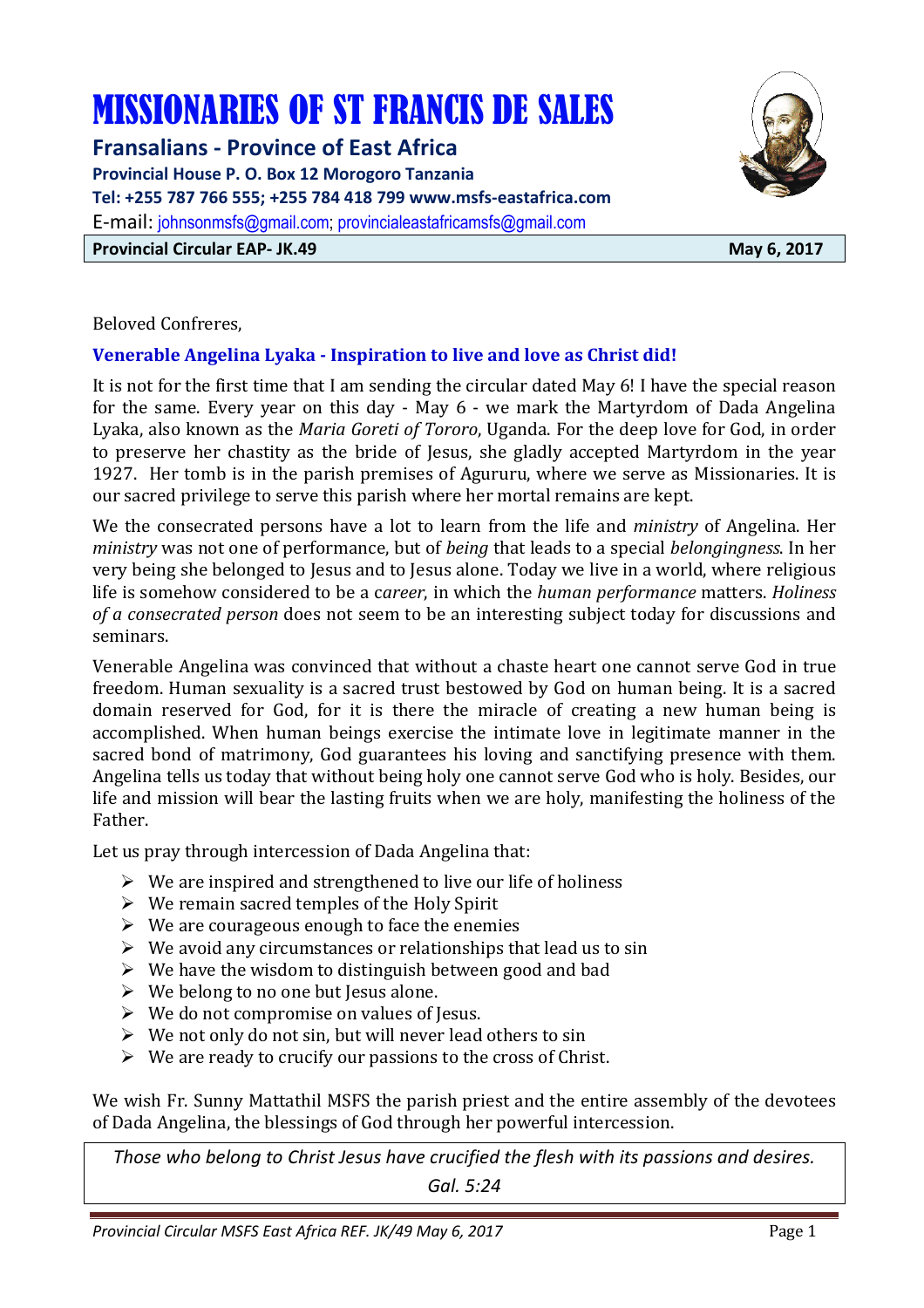### **Formation: Promotions and approvals**

#### Promotion to Priestly Ordination

The following Deacons are promoted for the priestly ordination

Dn. Amal Neerolickal MSFS Dn. Gerald Mabiriizi MSFS Dn. Ibrahim Musajja MSFS Dn. Jonathan Muema MSFS Dn. Lawrence Sebowa MSFS

Let us continue to accompany them with our prayers and blessings as they are now completing the final semester of Theology course and preparing for the great blessings of the Sacred Order.

#### Promoted for Fourth Year Theology

Bro. Francis Kyule MSFS Bro. Martin Pendanath MSFS Bro. Patrick Musyimi MSFS Bro. Simon Nabende MSFS

#### Promoted to the Third Year Theology

Bro. Kenneth Maina MSFS

#### Promoted to the Second Year Theology

Bro. Francis Indumuli MSFS Bro. Richard Tamaro MSFS

#### Promoted for Renewal of Vows and to the Second Year Theology

Bro. Gregory Mutisya MSFS Bro. John Dennis Dindi MSFS Bro. Leornard Musembi Ngumbi MSFS Bro. Michael Mwangi Mumbi MSFS Bro. Ssentamu Ruthitical MSFS

#### Promoted for Renewal of Vows and to First Year Theology

Bro. Brian Wassawa MSFS Bro. Joseph Ambongo Orengo MSFS Bro. Lubega Gonzaga MSFS Bro. Remijus Danda MSFS Bro. James Makuli MSFS

#### Promoted for Renewal of Vows and to the Year of Regency

Bro. Alex Wambua Thomas MSFS Bro. Avil Veigas MSFS Bro. Edward Azigard Mgagi MSFS Bro. Victor Muia Mutuku MSFS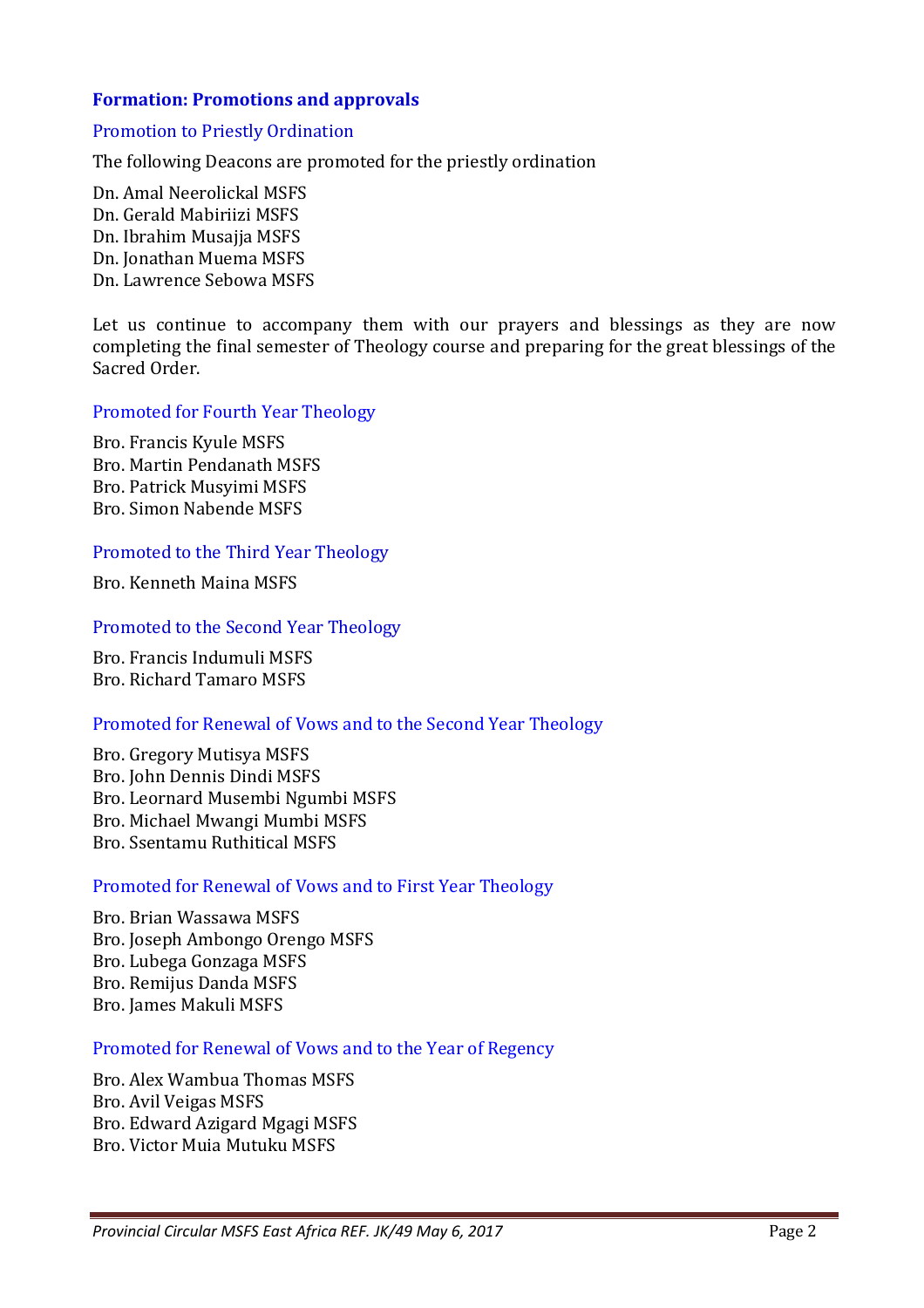## Promoted for Renewal of Vows and to the Third Year Philosophy

Bro. Joseph Ssengendo MSFS Bro. Moses Okoth MSFS

Promoted for Renewal of Vows and to the Second Year Philosophy

Bro. Collins Barasa Simiyu MSFS Bro. Cosmos Clement Mungo MSFS Bro. Fred Bwoba MSFS Bro. Godwin Nanalo MSFS Bro. Joseph Mwasa MSFS Bro. Ronald Kumali MSFS

The scholastics in EA are to renew the vows on May 19.

## **St. Joseph's Feast in Mlolongo**

The Feast of St. Joseph was celebrated very solemnly on April 30, 2017 at St. Joseph Parish Mlolongo, with unprecedented number of faithful gathered in prayer. The celebration consisted in the solemn faith proclaiming procession on the public road, Most Holy Eucharist, ceremony of honouring the church personnel and religious, distributing help to the poor and needy and finally the family meal shared by over 3000 faithful. May St. Joseph continue to protect and guide us. Congratulations and appreciation to our confreres Fr. Jose Eriyanickal and Fr. Clement Sudhakar for the initiative to organize the feast in this manner.

#### **News Snippets**

- **Fr. Thomas Kochuparampil** was guiding the retreat for the SMI Sisters East Africa Province from April 26 to May 1, in preparation for their Chapter. He will be giving another retreat for the Montfort Brothers in the coming days.
- - **The Deacons** will be attending a common retreat organized by the Formators Forum in JUCO from June 24 to 30, in preparation for the priestly ordination. The retreat will be at the Spiritan retreat centre at Mlandizi, Dar es Salaam.
- - **Rev. Fr. RVP Prasad** - our Associate Member from the Archdiocese of Vizag, India - is now completing two years of his service in EA. He is now given the permission by the respective Archbishop His Grace Prakash Mallavarapu to extend his ministry with MSFS EA for one more year. We wish Fr. Prasad a graceful time of ministry in EA.
- - **Rev. Fr. Stephen Nadakuzhakal** - our new Associate Member from Srikakulam Diocese, India - has already arrived in Tanzania on May 3, 2017. We extend a warm welcome to him. His place of ministry will be specified in the course of time.
- - The ceremony of laying the foundation stone for the **Project in Bissel**, Kenya will be on May 26, 2017. Let us entrust this project to the hand of the Lord. We wish Fr. Chinnappan Arockiasamy and all the confreres in Mlolongo - Katani in their united efforts to bring this project to fruition.
- - **Fr. Kurian Kollapallil MSFS** who was working in USA for the past 11 years is completing his assignments there on June 30, 2017. He will be returning to EA in July. After the holidays and visit to the Holy Land he will be here for the ministry from September 15, 2017. We extend a warm welcome to him.
- - The official opening of the **St. Francis de Sales Parish Kashishi**, Tabora will be on July, 2, 2017. This new parish under the patronage of St. Francis de Sales, being the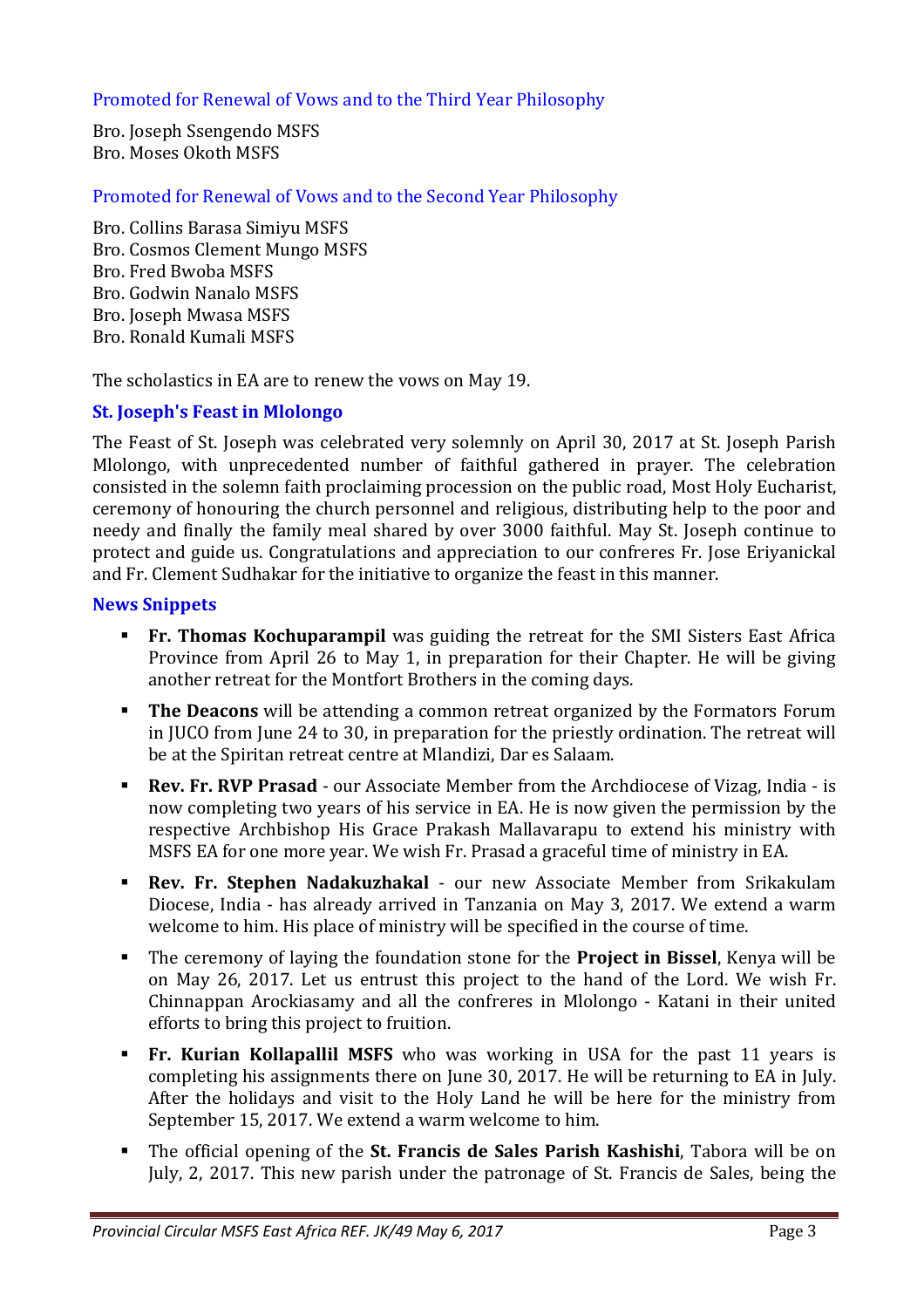first one in Tabora Archdiocese, really marks the 30th year of our MSFS presence in Tabora, Tanzania. All are welcome to Kashishi to bless the occasion.

- - Under the banner of Fransalian Communications, our scholastics in Kola organized a day of seminar and **spiritual renewal for the University Students** of SUA on April 29, 2017. Almost 500 students participated from morning till late evening. Due to the large number of students the program was conducted in the open stage of Fransalian School, Morogoro. Congratulations to the young Fransalians.
- - **The graduation ceremony at Lumen Christi Institute**: Those who completed their Bachelorette in Philosophy (affiliated to De Sales University USA) and the Diploma in Religious studies and Formation were awarded with the certificates during the graduation ceremony conducted on May 6, 2017 at LCI.
- **Fr. Kujur Kuldeep MSFS** from SW India Province/ Chad Cameroon Mission is completing his assignments in East Africa Province and will be returning to the respective mission by middle of June. We thank him sincerely for the time he spent here and for the services he has rendered both in the noviciate and in the mission in Dumila. We wish him all the blessings in his further assignments.
- - **Pre-Noviciate program** will be arranged from June 1 to June 30 at Lumen Christi Institute. **Fr. Charles Ouma MSFS** will be the one in-charge of the program. He will be assisted by other resource persons.
- - **New Mission in Uganda**: From October 1, 2017 we will be taking up a new mission in Uganda in the Diocese of Jinja.
- **Fr. Murali Balam MSFS** from Vizag Province has joined the staff of LCI. We extend a warm welcome to him and wish him fruitful ministry in LCI.
- **Fr. Philip Thomas MSFS** from North East India Province has reached LCI as the resource person for the formators program and other animations. We extend a warm welcome to him.

# **Apostolic Community - Kenya: New Office bearers**

The Provincial Administration ratifies the election of Fr. Jose Eriyanickal and Fr. Aristides Danda as the Convenor and Secretary respectively of Kenya Apostolic Community. We wish them all the blessings of God and the good cooperation of all the members in carrying out their tasks.

#### **Home holidays**

| Fr. Mathew Thazhathukunnel | from March 16 to May 3, 2017   |
|----------------------------|--------------------------------|
| Fr. Reji Pendanath         | from March 28 to May 26, 2017  |
| Fr. Sebastian Antonysamy   | from April 17 to June 16, 2017 |
| Fr. Robert Antonysamy      | from May 20 to July 13, 2017   |
| Fr. Francis Kallikattu     | from April 21 to June 5, 2017  |

*We wish them good time of relaxation and rejuvenation.* 

#### **Transfers and Appointments**

**Fr. Joseph Kayanja MSFS** is transferred from Kashishi Mission and is appointed to the MSFS Formation house, Ndagani. He will be the Vocation Promoter in Kenya, Vice Rector and Bursar of the Community.

**Fr. Peter George Antony MSFS** is completing his assignments in Divine Retreat Centre, Kerala, India by the middle of this month and he is appointed to the MSFS Community in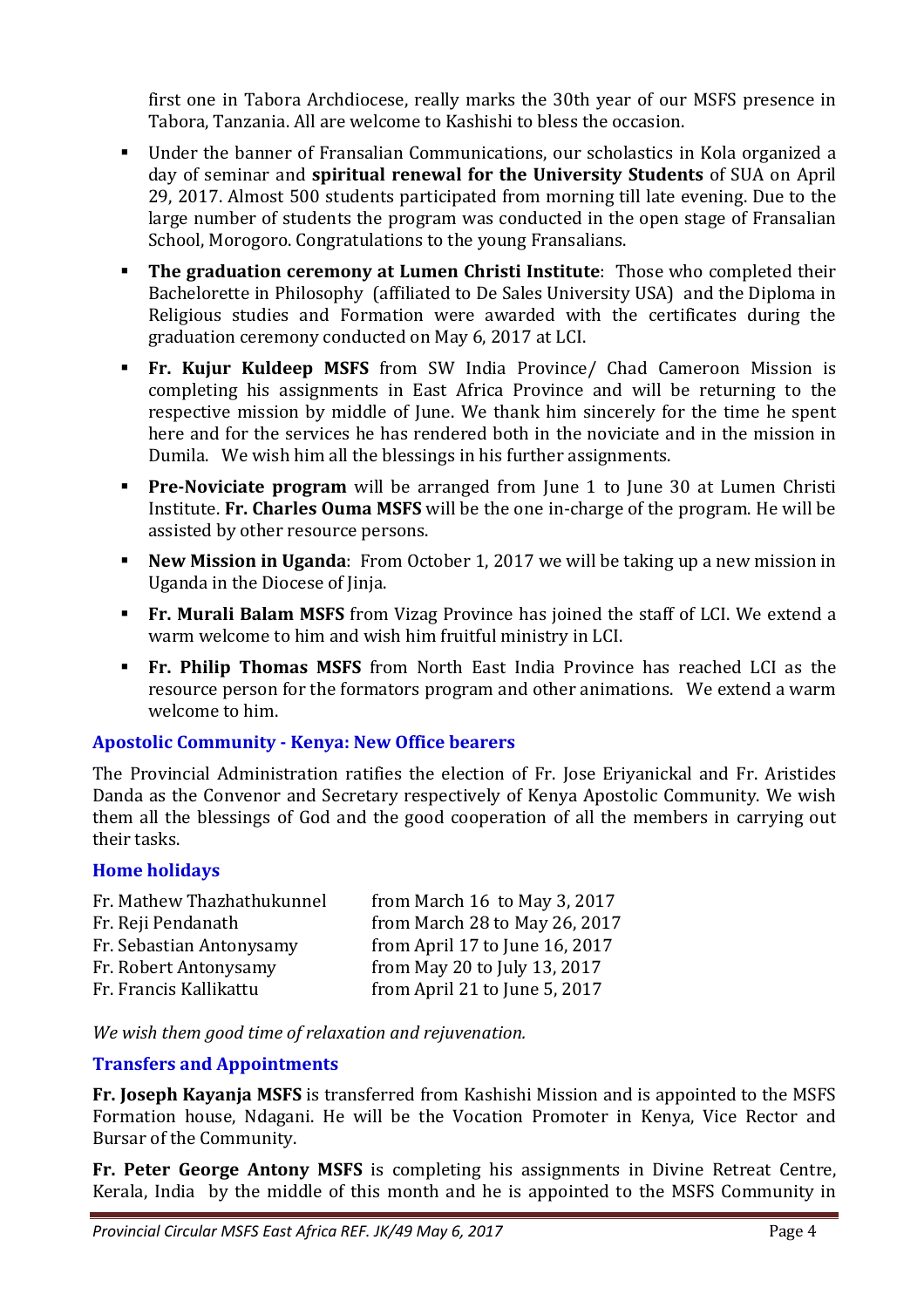Chera with effect from May 27, 2017. He is designated to be appointed as the Assistant Parish Priest, St. Michael's Parish Chera. He will be also the Manager of the Salesan School.

**Fr. Raparthy Prasad** is transferred from Chera, Kenya to the MSFS Community in Agururu, Uganda. He is designated to be appointed as the Assistant Parish Priest in St. Bruno Parish Agururu with effect from June 15, 2017.

**Fr. Chinnappan Arockiasamy MSFS** is mandated to be the pioneer in our new mission in Bissel, Ngong Diocese, Kenya. From April 5, 2017 he is already residing with the diocesan priests in Kajiado Parish, while being a member of the MSFS Community Mlolongo.

**Fr. Charles Ouma MSFS** is appointed to conduct the Pre-Noviciate Program to be held in June at LCI. Later from September he is designated to attend the 9 months program for the formators at LCI.

#### **Appointments : Regents**

Bro. Alex Wambua Thomas MSFS MSFS Community Ipuli, Tabora, Tanzania Bro. Avil Veigas MSFS States SFS Junior Seminary, Kihonda, Morogoro Bro. Edward Azigard Mgagi MSFS MSFS Community Iyolwa Bro. Victor Muia Mutuku MSFS MSFS Community Katani

## **Important information to regents**

Unless specified otherwise in the individual cases, kindly note that those who are going to start the regency, will have one month of home holidays from May 20 to June 20 and they have to report to the communities on June 20. In the same way unless specified otherwise and approved by the Provincial in the individual cases, those who are doing regency at present will continue in their respective places till August 15. From August 15 they will have home holidays. On September 15, 2017 they have to report to Fransalian House, Kola. Morogoro.

#### **Holiday assignments for the scholastics**

Depending on the availability of the scholastics they will be assigned to different communities during the holidays. However if a community wishes to have the scholastics, in order to ensure their presence, Superior of the community is requested to contact Fr. Thomas Kochuparampil and Fr. Thomas Kochalumchuvattil at the earliest.

#### **Departure from the Congregation**

The following scholastics are discontinuing their formation and they cease to be the members of the congregation.

| Anand Pendanath | (Phil I Suvidya) |
|-----------------|------------------|
| Francis Aura    | (Phil I LCI)     |
| Joseph Kisseka  | (Regency)        |
| Denis Musugu    | (Regency)        |

*We wish them all the blessings in their lives and call. We also thank them sincerely for their contributions to us during the time of our being together.* 

# **New Provincial Administrations in other Provinces :**

*The new Provincial Administration of South East India Province* 

| Fr. Ignaci Muthu       | - Provincial Superior              |
|------------------------|------------------------------------|
| Fr. A. Santhiyagu      | - PCIC for Formation cum Admonitor |
| Fr. J. B. John Thadews | - PCIC for Education               |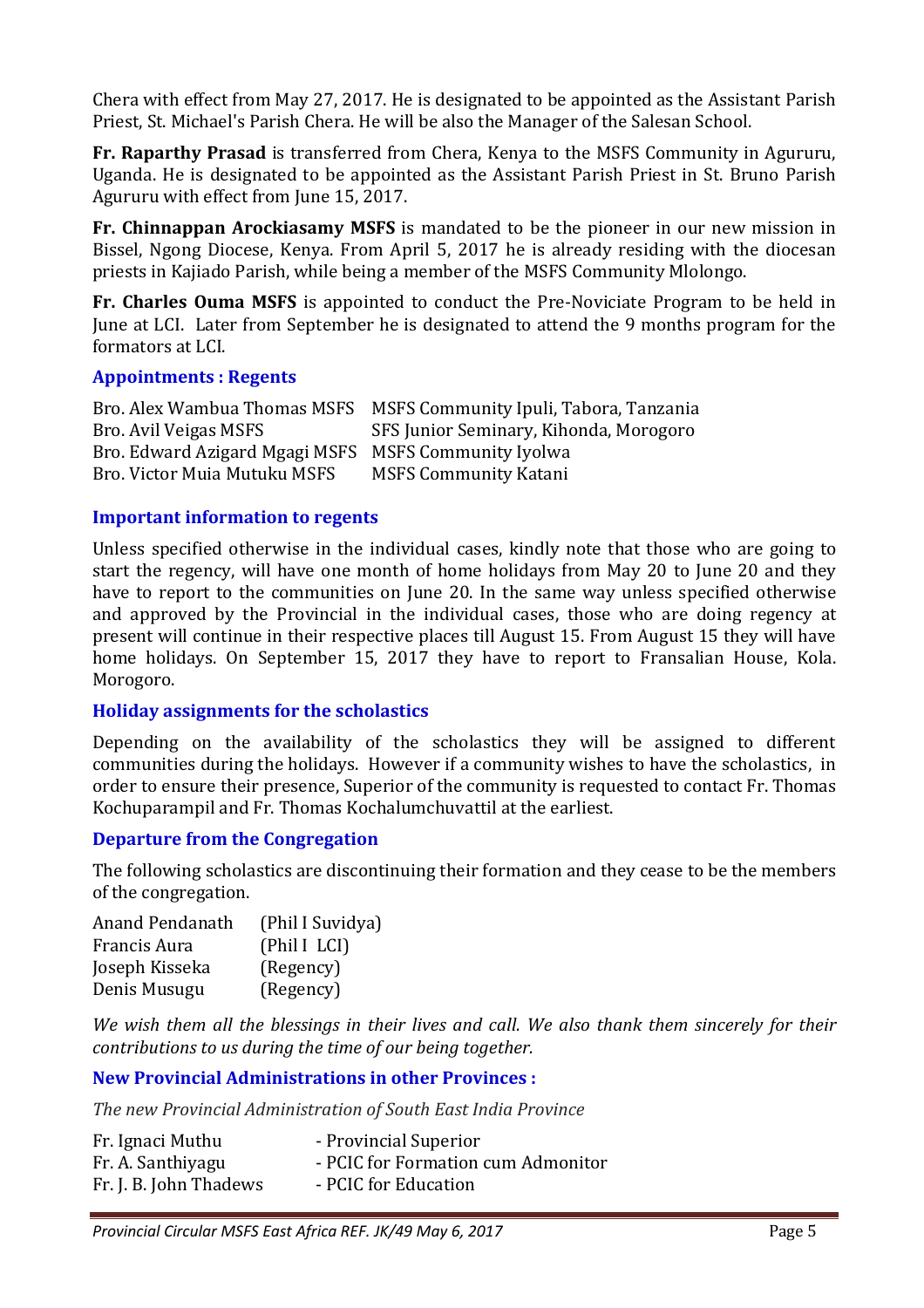| Fr. D. Kanikkai Nathan                                         | - PCIC for Mission                          |  |
|----------------------------------------------------------------|---------------------------------------------|--|
| Fr. D. Amirtha Rajan                                           | - PCIC for Social and Innovative Ministries |  |
| Fr. M. Nicholas                                                | - Provincial Bursar                         |  |
| The new Provincial Administration of North East India Province |                                             |  |

| Fr. George Panthanmackal - Provincial Superior |                                                        |
|------------------------------------------------|--------------------------------------------------------|
| Fr Philip Thomas                               | - PCIC of Mission cum Admonitor                        |
| Fr George Vettukattil                          | - PCIC for Formation                                   |
| Fr George Poovathunkal                         | - PCIC for Education                                   |
| Fr Saji Puthiyakulangara                       | - PCIC for Social Apostolate and Innovative Ministries |
| Fr Santhosh Chavaranal                         | - Provincial Bursar                                    |

On behalf of the entire Province of East Africa, I congratulate the new teams in both the Provinces and wish them all the blessings of God in their apostolate of servant leadership.

## **Joy of the Gospel - 2018**

As you know during the past three years, Fransalian Bible Diary - *Joy of the Gospel* was well accepted and appreciated. The issue for 2018 is already in the making. May I request you to place your order to the Provincial Bursar, before the end of May 2017, so that we can order the optimum number of copies. Let us continue to support this project of evangelization though our efforts publicize and to circulate the book.

## **Rejoice in the Lord: New Prayer Book for the Fransalians in East Africa**

Through the persevering efforts of our confrere Fr. Sebastian Antonysamy and the team, the dream of having a specific prayer book for us, has come true. The first pre-print copy was ready in January - and was officially released during the Solemn Mass of the Feast of St. Francis de Sales in Mkuza on January 22, 2017. Hearty Congratulations to Fr. Sebastian Antonysamy and team for this very significant achievement. For the copies of the prayer book, kindly contact Provincial Bursar, Fr. Robert.

#### **Prayers for the departed**

**Mr. Mathew Kinalwa**, the paternal uncle of Fr. Joseph Kayanja MSFS, was called to eternal rest on April 9, 2017. He was 86 years old.

**Mr. Varghese Kallikattu**, the father of Fr. Francis Kallikattu MSFS was called to eternal rest April 22, 2017. He was 87 years old.

#### **Prayers for the sick**

I request your prayers for the **Mother** of Bro. John Dennis Dindi MSFS. She is suffering a lot from stomach related illnesses.

#### **THE OFFICIAL INAUGURATION AND BLESSING OF ST FRANCIS DE SALES College, Iyolwa, Tororo, Uganda**

*The 24th of April 2017 was a very significant day to St. Francis de Sales College Iyolwa Tororo. It was the official inauguration and blessing of the school.* 

*This day was important not only to the stakeholders involved in the school: the missionaries of St. Francis, staff and students in this school but to the whole community of Iyolwa. It marked the Inauguration of the first recognized credible school in Iyolwa sub-county and as such a big achievement to the people of Iyolwa and Tororo as a whole.* 

*In attendance was a cross section of guests ranging from political leaders, church leaders, and cultural leaders. The chief guest was honourable Dr. J.C. Muyingo the minister of state for higher education. He by right and protocol commissioned and inaugurated the school. Other notable*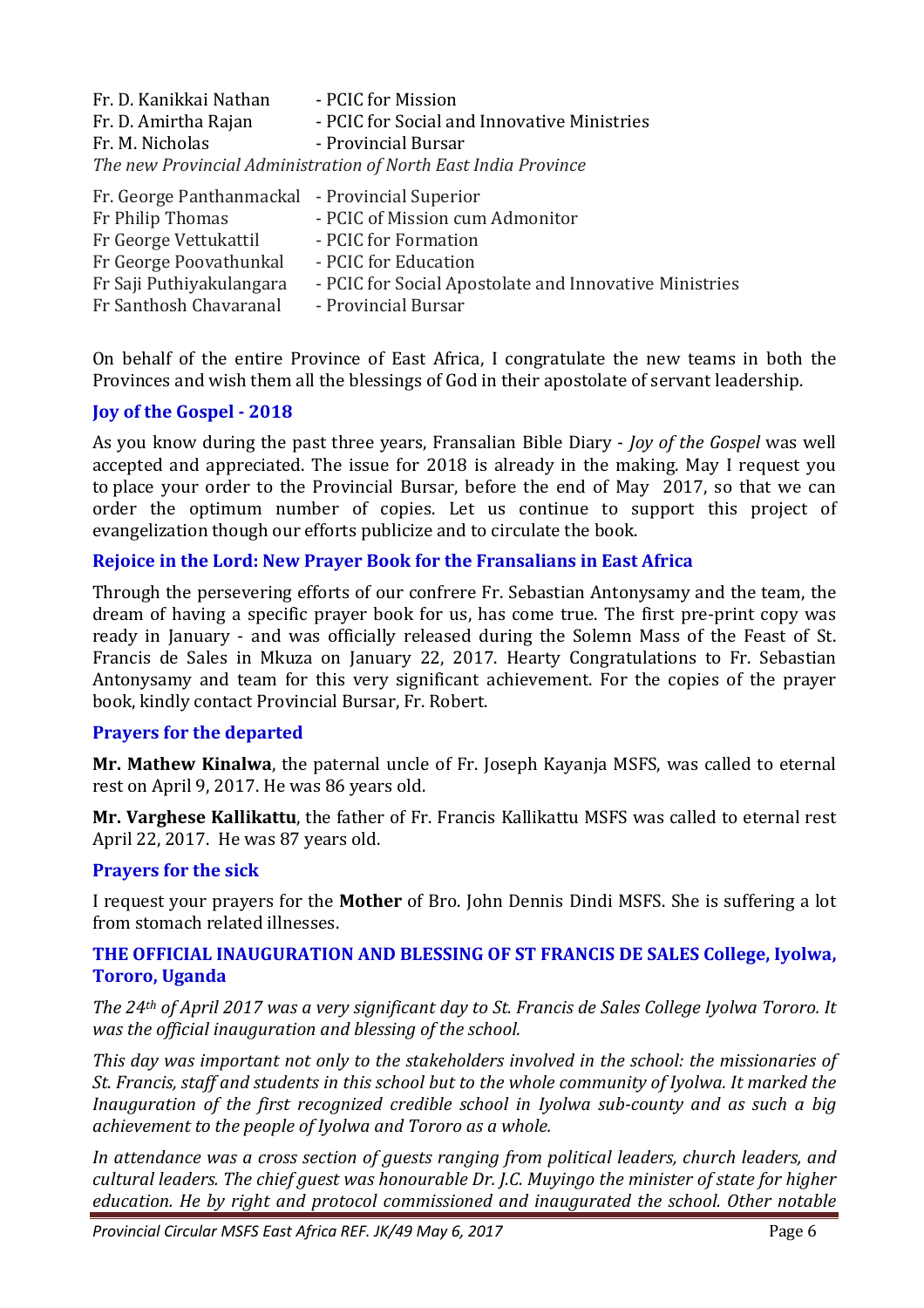*political leaders included Hon. Ofwono Opondo the government spokesperson, members of parliament from Tororo district led by Hon. Jacob Oboth Oboth Member of Parliament West Budama. The RDC was also in attendance with the various councilors and district leaders including the DEO. The district police commander was also ably represented. On the cultural front, the kwar Adhola (king of the Adhola) his highness Moses Stephen Owor was in attendance flanked by his entourage of ministers and other cultural leaders* 

*Being a church founded institution of missionaries, it was only right that the religious graced the ceremony. The Archbishop of Tororo was the main celebrant during mass and consequently blessed the school during the official inauguration. The archbishop was in the company of a big following of religious fathers and sisters from Tororo archdiocese and other parts of Uganda. The provincial superior of MSFS East Africa province - Fr. Johnson Kallidukil MSFS was in attendance and together with other missionaries of St. Francis de sales, hosted the guests. To show religious solidarity, leaders of other denominations like the Protestants and Pentecost attended the ceremony and were impressed by the initiative of the MSFS.* 

*The first part of the ceremony was holy mass which started at 10:00am celebrated by His Grace Emmanuel Obbo, during mass; the students of St Francis took readings and joined up with the parish choir in singing. After mass there was blessing of the school by his Grace the arch bishop and cutting of the ribbon by the Hon. Minister. The rest of the program followed suit kicking off with speeches sandwiched by cultural dances performed by the students of St Francis De Sales College.* 

*The speeches centered on appreciating and congratulating the MSFS for the initiative, pledging of support and emphasizing the importance of education. The archbishop particularly welcomed the MSFS to the archdiocese. As an educationist he emphasized encouragement of religious congregations to set up educational institutions. He was also very much impressed by the standards set up by the school despite its infancy. He was more especially impressed by the English language ability of the students who took the reading, quipping that they were "vomiting" English making him think that they had been hired from elite town schools and not the rural environs of Iyolwa. He however cautioned the teachers and the administrators not to slacken in their efforts.* 

*His highness the Kwar Adhola on the other hand thanked the missionaries for bringing light to Iyolwa and called upon his people to embrace the school as their own more so he pledged full support for the school. Rev. Fr. Dr. Johnson Michael MSFS, the Provincial Superior of the MSFS in East Africa thanked everyone for making this great dream of St. Francis de Sales College true.* 

*The MPs on the other hand requested that the policy makers consider giving a tax exemption to schools like St Francis de Sales College which are founded by the Church and serving the local population.* 

*To crown it all, the guest of honour Dr. J.C. Muyingo stressed that the government fully supports and encourages investing in education as long as the required standards are met. Concerning the school, he couldn't hide his amazement and gratitude towards the great work done by the school. He was particularly impressed by the academic and infrastructural in place. He concluded by assuring the audience that the government would support the school in any way possible.* 

*All in all the day was very colourful and momentous for all the guests who were well attended to and left impressed and satisfied with the school.* 

# *As reported by Mr. John Peter Sasaga -Teacher SFS College*

Our Sincere thanks to His Grace the Archbishop Emmanuel Obbo and all the civil, political and cultural leaders and all the people of Iyolwa and around for their whole-hearted support and